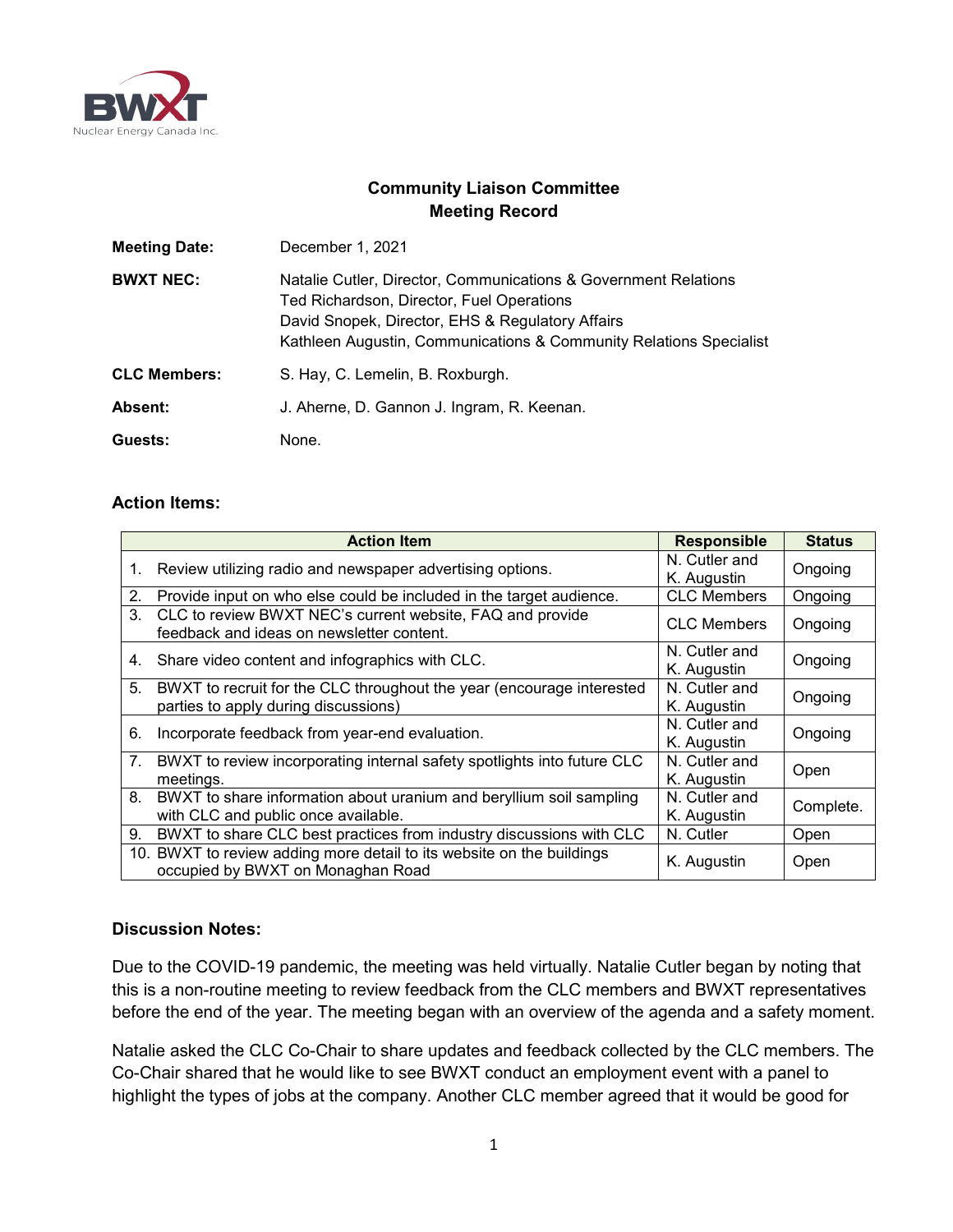

BWXT to highlight the employment opportunities and good work the company has been doing. Natalie shared that BWXT had recently held an event in November for a contract won and let the CLC know that this would be discussed with human resources to better understand recruitment needs and who might be involved in something like this. Natalie also noted that the company is trying to share this positive news on social media and other channels to ensure the community is aware of growth opportunities. A CLC member asked what percentage of the Peterborough location is local. Natalie noted that this would be looked into further for the next meeting. Natalie then noted that the plan will be to hold a session with the Canadian Centre for Science Communication in the new year to accommodate our budget. Natalie also shared that interested CLC members who want to take BWXTs Indigenous Relations training should contact Kathleen Augustin. A CLC member mentioned that some training lacks information and accurate content about Métis peoples and expressed concern. Natalie thanked the CLC member for the information and noted that the training module would be sent and that feedback would be appreciated.

Next, Natalie provided an overview of the 2022 CLC. She began by thanking the CLC Co-Chair for the work done in 2021. Natalie then provided the members with detail on recruitment efforts, explaining that BWXT has chosen the following methods to ensure large outreach: social media (including targeted advertising), email updates to our contact list, letters to specific organizations/groups (Peterborough Fire Services and NGO representatives), mailers to approximately 5,000 neighbours, banner on the fence line, information on our website and information in the fall community newsletter. Natalie noted that at the time of the meeting there had been one application received and that the deadline is December 13, 2021.

Natalie then shared the feedback received from the evaluation forms. The evaluation forms were a new addition to the CLC in 2020 to ensure that feedback is collected to help improve the committee and BWXT's programs. The 2021 process was revised to be anonymous to allow members to provide feedback without concern that it would be linked back to them as individuals. Natalie noted that only a handful of members submitted forms and thanked all for the detailed feedback. She also highlighted that all feedback will be worked into the objectives and plan for the 2022 year. First Natalie shared that all CLC members and BWXT representatives had answered yes to the following questions:

- Are the objectives and purpose of the CLC clear and understood?
- Do you feel that there is regular communication between BWXT and the CLC?
- Do you feel that actions from CLC meetings are followed through?
- Do meeting minutes are accurately recorded and reflect the discussion during the meeting?
- Do you feel that when you speak during meetings that your comments and questions are valued and considered?

The evaluation also asked a series of open-ended questions. CLC member and BWXT representative responses are included below: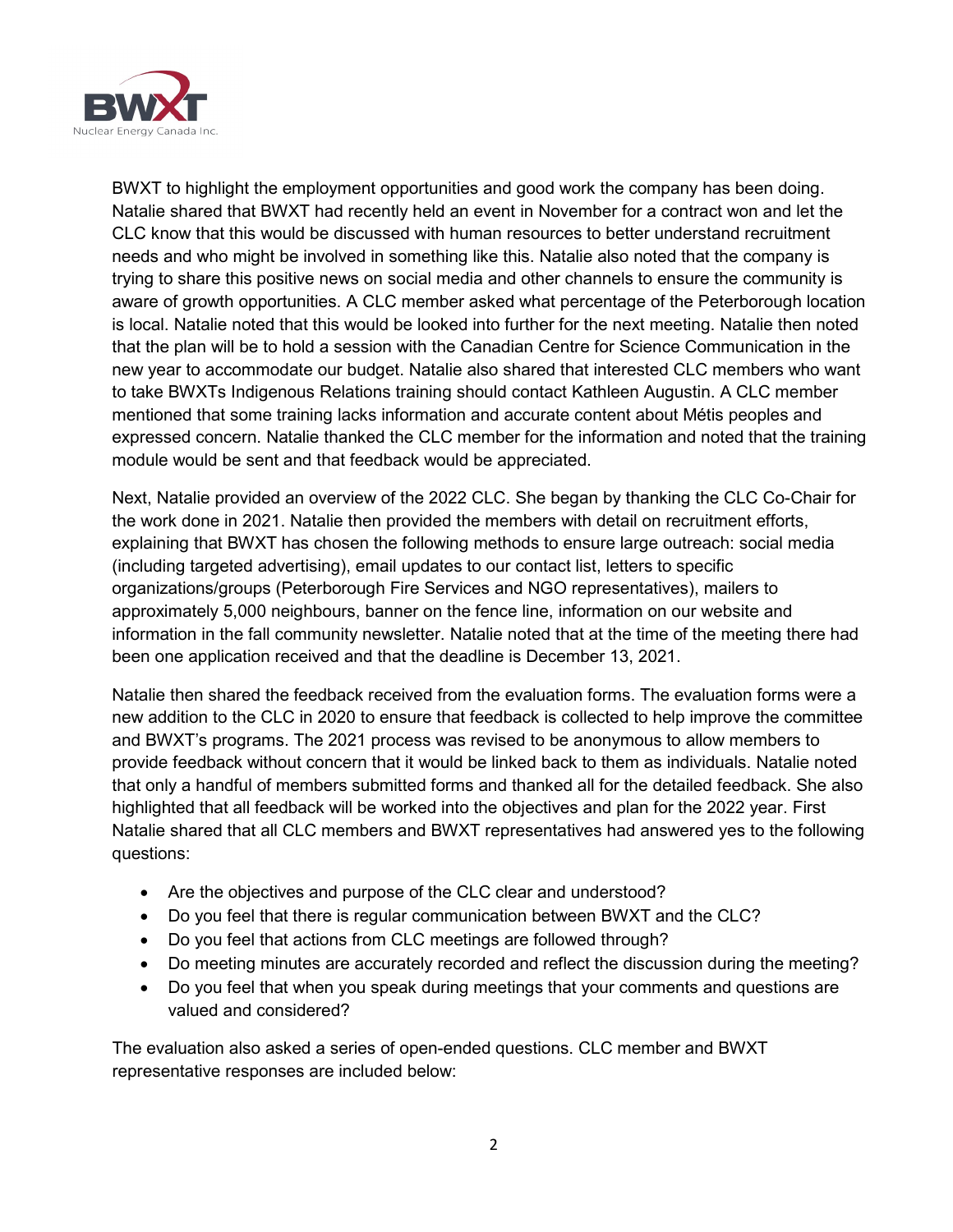

- 1. What do you find most helpful about the CLC meetings?
	- The committee is well organized and the discussion is positive and keeps to topic.
	- Excellent input from our CLC members. Good conversations that provide community concerns and appreciation.
	- Good attendance.
	- They are simple and to the point. The agenda is adhered to and the issues brought up by the committee are responded to and included future CLC meetings.
	- Better understanding the perspectives, concerns & opinions of the local community as they relate to BWXT's facility
- 2. What would you like to see improve during CLC meetings?
	- More diverse topics relating to BWXT and the community
	- When conversations are dominated by one party. At some point they need to be taken offline to provide all CLC members an opportunity to participate.
	- The meetings are well done. Given that some members are new it might be helpful to share what presentations and topics have already been covered off by previous CLC meetings.
	- This is difficult in the pandemic due to the lack of community events and physical distancing, but eventually, I would like for the members to have more frequent dialogue with neighbours and/or community members about BWXT's operations such that this feedback could be relayed during meetings. For example, are recipients of newsletters, social media, etc. finding the content useful, helpful and informative? Do neighbours feel they have the information they need to understand who BWXT is and what BWXT does?
- 3. What topics would you like to discuss at future CLC meetings?
	- I like the idea of an employment themed meeting or perhaps it should be an event.
	- More awareness around natural uranium. A lot has been said about this subject but I believe anxious thoughts can be alleviated through more education.
	- There has been significant discussion about the need for "good jobs" in the community. As a larger employer in this region, it may be beneficial to highlight the various skills and professions, especially trade and technology jobs that BWXT brings to this community.
	- I would like to discuss feedback from the community as it relates to our communication materials. Are they helpful and informative? How can we do better?
- 4. Additional feedback:
	- Keep growing this and making it more attractive for people to converse via the committee about BWXT in Peterborough.
	- Overall, I found this to be a very progressive year in our CLC. We are a fairly new organization and I can see the growth already.
	- It is well organized and professional committee to participate on. The discussions are respectful, even when it is a sensitive topic.